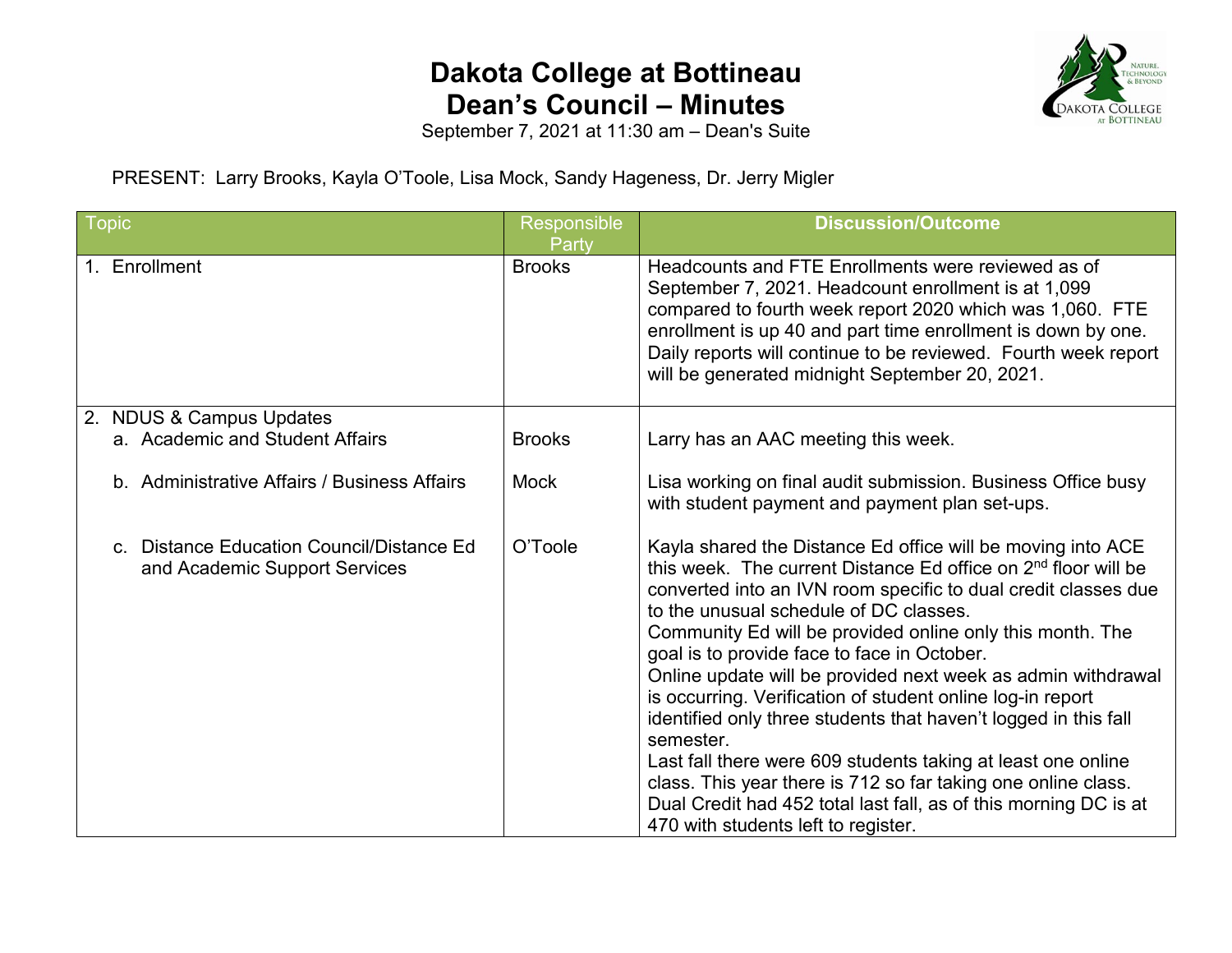$\Gamma$ 



| d. Public Affairs Council            | Hageness | Working with folks on promotions for student vaccine incentive<br>and trap shooting fundraiser. Book read information has been<br>published and news release sent.                                                                                                                                                                                                                                                                                                                                                                                                                                                                                                                                                                                                                                                                                                                                                                                                              |
|--------------------------------------|----------|---------------------------------------------------------------------------------------------------------------------------------------------------------------------------------------------------------------------------------------------------------------------------------------------------------------------------------------------------------------------------------------------------------------------------------------------------------------------------------------------------------------------------------------------------------------------------------------------------------------------------------------------------------------------------------------------------------------------------------------------------------------------------------------------------------------------------------------------------------------------------------------------------------------------------------------------------------------------------------|
| e. Athletics                         | Migler   | Nothing major on athletics                                                                                                                                                                                                                                                                                                                                                                                                                                                                                                                                                                                                                                                                                                                                                                                                                                                                                                                                                      |
| Chancellor's Cabinet / Dean's Update |          | NDUS - audit meeting will be held next week.                                                                                                                                                                                                                                                                                                                                                                                                                                                                                                                                                                                                                                                                                                                                                                                                                                                                                                                                    |
| 3. Other<br>a. ERM Goals             | Migler   | <b>Click Here for Attachment</b><br>The 2020-21 Emergency Risk Management (ERM) objectives<br>were reviewed. Upon review the following objectives were<br>verified with the Council. 1881, 1883, 1879 will be removed.<br>2021-2022 Suggested Emergency Risk Management<br><b>Objectives</b><br>1881 Address challenges and difficulties in fund-raising in a<br>small community<br>1887 Continue to monitor and adapt the College's COVID Re-<br>opening and Continuing Operations Plans<br>1886 Develop and implement plans to renovate campus<br>student housing<br>1880 Develop Campus Continuity of Operations Plan<br>1883 Improve and enhance IT communication and<br>instructional technologies<br>1879 Improve and refine human resource processes for<br>employee records<br>1882 Improve retention and graduation rates.<br>1884 Increase enrollment in new and existing career and<br>technical education programs<br>1885 Reduce student loan cohort default rates |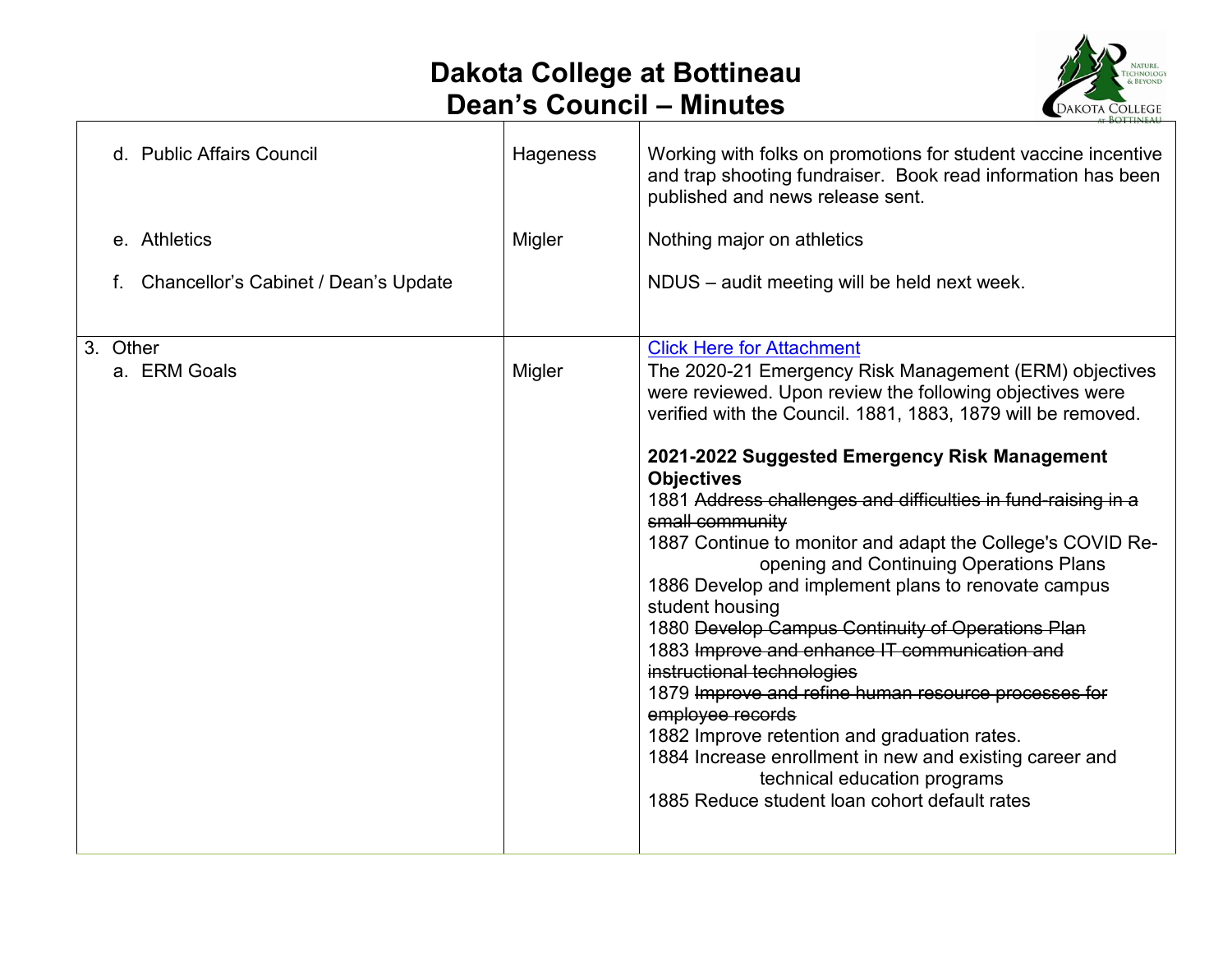

|                                            |         | AT BOTTINEAU                                                                                                                                                                                                                                                                                                                                                                                                                                                                                                                                                                                                                            |
|--------------------------------------------|---------|-----------------------------------------------------------------------------------------------------------------------------------------------------------------------------------------------------------------------------------------------------------------------------------------------------------------------------------------------------------------------------------------------------------------------------------------------------------------------------------------------------------------------------------------------------------------------------------------------------------------------------------------|
|                                            |         | <b>NEW Objectives:</b><br>• Improve procurement process review for purchases over<br>\$10,000<br>• Continue to improve campus IT security<br>• Improve student payment collection processes<br>• Develop strategies to fill key vacant positions                                                                                                                                                                                                                                                                                                                                                                                        |
|                                            |         | • CTE Center - Minot - funding will need to be found for<br>operational activities and new CTE programs.                                                                                                                                                                                                                                                                                                                                                                                                                                                                                                                                |
|                                            |         | Larry moved to approve the objectives as reviewed, Lisa<br>seconded. Motion carried.                                                                                                                                                                                                                                                                                                                                                                                                                                                                                                                                                    |
| b. F.606.1 (Determining Qualified Faculty) | O'Toole | Policy F.606.1 - Determining Qualified Faculty was reviewed.<br>The wording for HPER 100 qualifications was added under<br><b>Faculty Qualifications Standards:</b><br>a) Faculty teaching HPER 100 are required to follow the same<br>standards as liberal arts/general/transfer faculty. Faculty<br>teaching a general education/transfer HPER activity course<br>and/or coaching varsity athletics need only to fulfill the<br>standards outlined in the HPER/Coaching Faculty standards<br>listed below.<br>d) (other than HPER 100)<br>Moved by Lisa, seconded by Larry to approve Policy<br>F.606.1 as presented. Motion carried. |
| c. Other                                   | Migler  | Lisa is working on a report showing faculty salaries as per a                                                                                                                                                                                                                                                                                                                                                                                                                                                                                                                                                                           |
|                                            |         | request from Faculty Senate. Reports for 2021 and 2021                                                                                                                                                                                                                                                                                                                                                                                                                                                                                                                                                                                  |
|                                            |         | budget years was reviewed along with an actual paid report for                                                                                                                                                                                                                                                                                                                                                                                                                                                                                                                                                                          |
|                                            |         | 2021. Dr. Migler asked for any updates to the reports by end of                                                                                                                                                                                                                                                                                                                                                                                                                                                                                                                                                                         |
|                                            |         | the day today to ensure that the information is accurate. Lisa                                                                                                                                                                                                                                                                                                                                                                                                                                                                                                                                                                          |